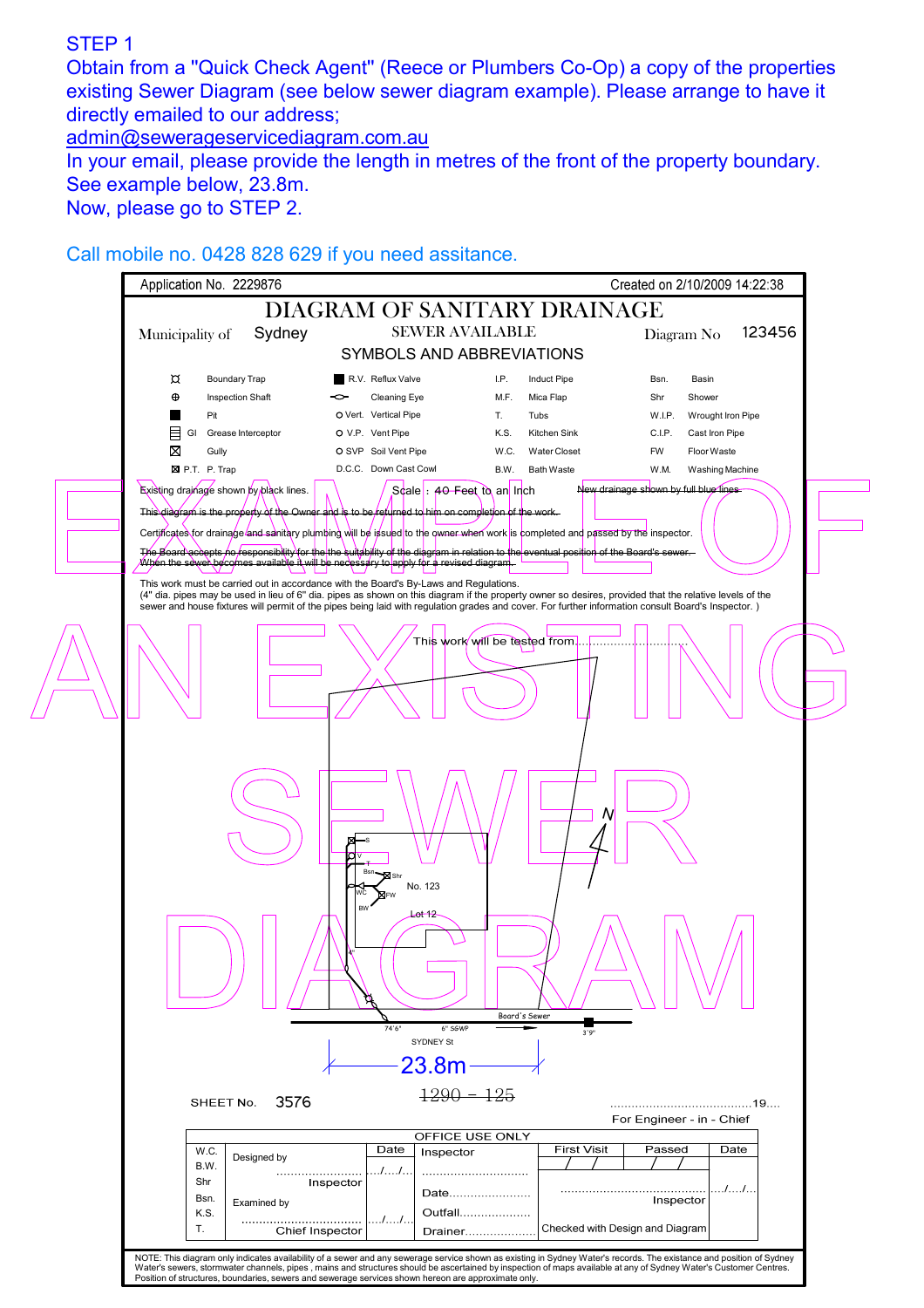| <b>SKETCH- UP© DIAGRAM</b>                                                                                                                                                                                                                                                                                                                      |
|-------------------------------------------------------------------------------------------------------------------------------------------------------------------------------------------------------------------------------------------------------------------------------------------------------------------------------------------------|
| MUNICIPALITY OF  SYDNEY<br>SUBURB OF SYDNEY SSD123456                                                                                                                                                                                                                                                                                           |
| STREET SYDNEY St SCALE 1:200                                                                                                                                                                                                                                                                                                                    |
| Licence No.                                                                                                                                                                                                                                                                                                                                     |
| Permit / COC No.<br>Permit / COC No.<br>Date<br>Date                                                                                                                                                                                                                                                                                            |
| STEP <sub>2</sub><br>On receipt of the existing sewer diagram from you, the licensee, our<br>company will return to you, via email, a PDF drawing of the new<br>property boundary at a larger scale of 1 : 200. This larger scale will<br>help you sketch on it, the new building outline.<br>Please go to STEP 3<br>property boundary<br>23.8m |
| <b>SYDNEY St</b>                                                                                                                                                                                                                                                                                                                                |
|                                                                                                                                                                                                                                                                                                                                                 |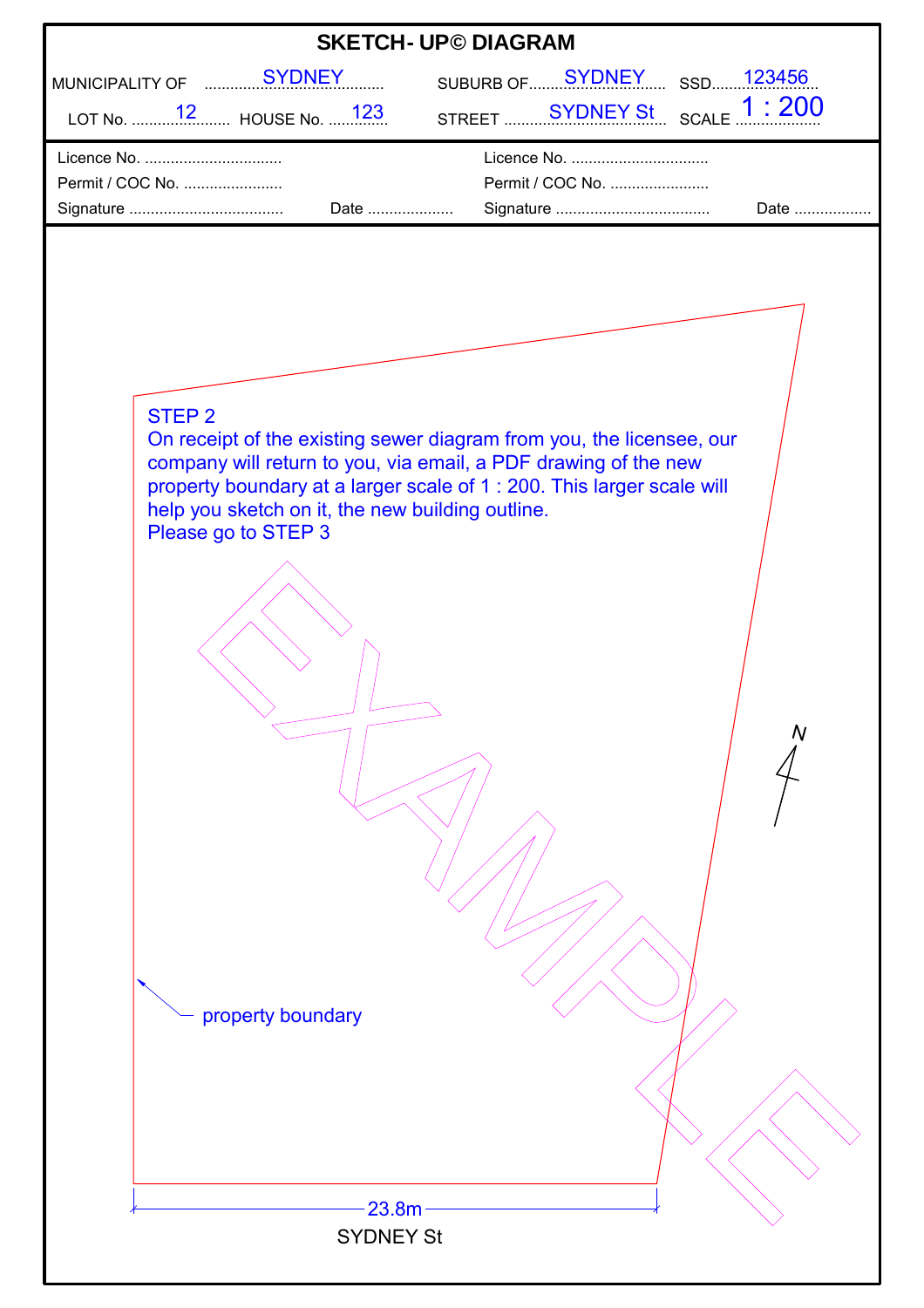